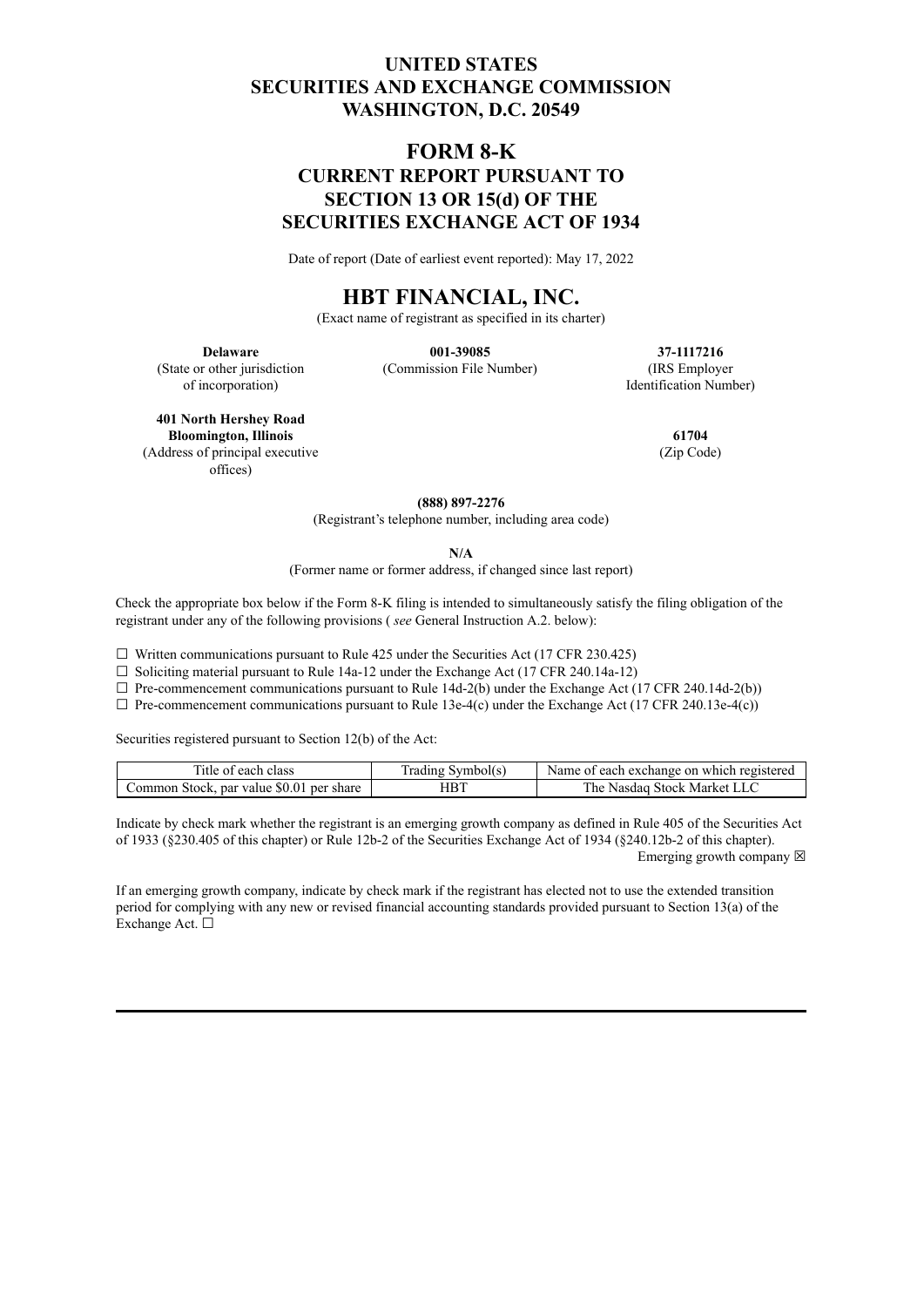#### **Item 5.07. Submission of Matters to a Vote of Security Holders**

On May 17, 2022, HBT Financial, Inc. (the "Company") held its Annual Meeting of Stockholders. Set forth below are the final voting results for each proposal submitted to a vote of the stockholders at the Company's Annual Meeting of Stockholders.

#### **Proposal 1: Election of Directors**

The Company's stockholders elected the following nominees for director to serve as directors for a term expiring in 2023 or until his or her successor shall have been elected and qualified.

| <b>Name</b>        | <b>Votes For</b> | <b>Votes Withheld</b> | <b>Broker Non-Votes</b> |
|--------------------|------------------|-----------------------|-------------------------|
| Roger A. Baker     | 21,802,811       | 4,468,256             | 1,362,741               |
| C. Alvin Bowman    | 24,645,756       | 1,625,311             | 1,362,741               |
| Eric E. Burwell    | 24,812,533       | 1,458,534             | 1,362,741               |
| Patrick F. Busch   | 23,008,232       | 3,262,835             | 1,362,741               |
| J. Lance Carter    | 22,994,922       | 3,276,145             | 1,362,741               |
| Allen C. Drake     | 23, 197, 405     | 3,073,662             | 1,362,741               |
| Fred L. Drake      | 24,058,479       | 2,212,588             | 1,362,741               |
| Linda J. Koch      | 26, 133, 332     | 137,735               | 1,362,741               |
| Gerald E. Pfeiffer | 25,045,101       | 1,225,966             | 1,362,741               |

#### **Proposal 2: Ratification of the Appointment of RSM US LLP as the Independent Registered Public Accounting Firm for the Year Ending December 31, 2022**

The appointment of RSM US LLP as the independent registered public accounting firm of the Company for the year ending December 31, 2022 was ratified.

| Votes For  | <b>Votes Against</b> | Abstentions | <b>Broker Non-Votes</b> |
|------------|----------------------|-------------|-------------------------|
| 27,624,616 | 2,391                | 6,801       |                         |